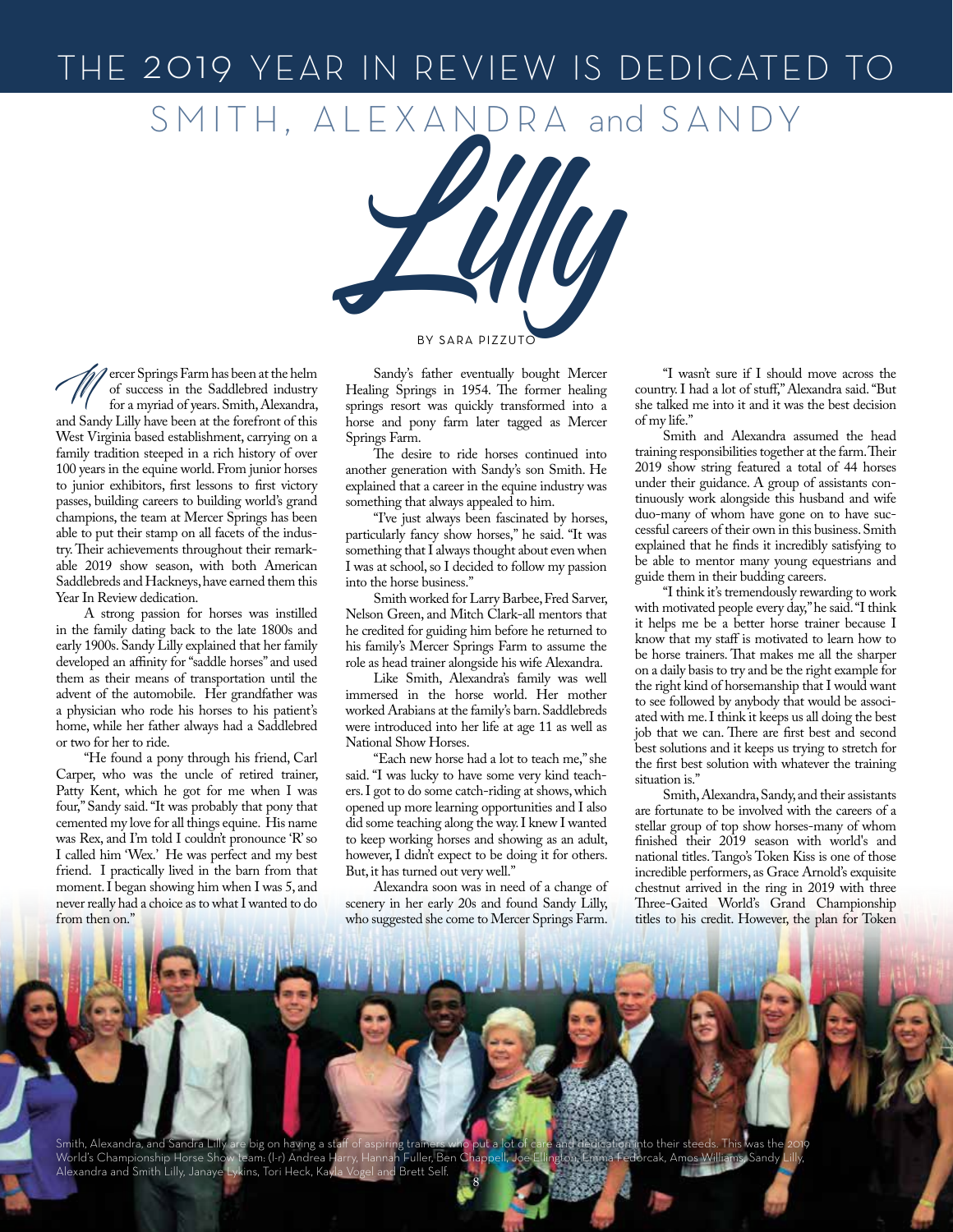## LILLY



Smith and Alexandra Lilly have had Mercer Springs Farm in high gear, continuing a century-old family tradition.



Sandy Lilly has been breeding horses since the early '70s and she was rewarded with a world's champion this year. Seek Your Fortune was the ASR Amateur Kentucky Futurity Two-Year-Old In Hand World's Champions with Kenny Wheeler and Brad Noel presenting the Mountainview's Heir To Fortune son.

9

One of the highlights of the year was Alexand riding three-time world's grand champion Tango's Token Kiss to the World's Champion of Champions Ladies Three-Gaited honors for Grace Arnold.

Kiss last year was not in the open division but rather, he made his first foray into the ladies division with Alexandra in the saddle. At the suggestion of Arnold, Alexandra prepared to make her return to the show ring aboard the world's grand champion. Part of this preparation required rehabilitation efforts after having both hips and both knees replaced. However, riding a horse of Token Kiss' caliber proved to be a big motivating factor in Alexandra's recovery. She explained that she spent her days practicing with the farm's lesson horse before finally sitting aboard Token Kiss in March.

"The challenge was on to get ready," she said. "The new hips were working well and I began to regain my confidence riding him. Him being a three-time world's grand champion was on my mind, but I was able to keep my nerves at bay. He is a popular horse and I knew people would be watching, plus there are several really nice entries in the ladies division. We would have to be on our game."

Smith had full faith in both the talents of his wife and the infamous three-gaited campaigner.

"He's a true show horse," he said. "I also love that he was built to be a great walk/trot horse and he has great ability, so he is just the whole package. If you were going to design a world's champion three-gaited horse, you would draw one up that looks like Tango's Token Kiss and thinks like Tango's Token Kiss and moves like Tango's Token Kiss. Alexandra's always had a great feel of the horse. She is also great at presenting a horse in the ring. She looks beautiful on a horse. So her riding skills were not the issue. It was getting her healthy enough to do that and of course learning to ride that horse."

With both Alexandra and Token Kiss prepped for their 2019 competition, they entered the ring with an ambitious agenda- to vie for top honors in what was one of the season's most competitive divisions. The beginning of the season brought wins for this team at both Bonnie Blue and Shenandoah before they made their debut together in the fabled Freedom Hall of the Kentucky State Fair. The ladies three-gaited competition was in fact so steep that a duel ensued with the announcement of a workout in the over 15.2 qualifier. Alexandra and Tango's Token Kiss captured the reserve world's title, before storming into the ring on Saturday night for their championship. They felt the warmth of the winner's spotlight on the green shavings, as they were crowned the Ladies Three-Gaited World's Champion of Champions.

"Showing in the ladies division this past season was a thrill," Alexandra said. "To be in the workout at Louisville with two ladies who are legendary in our sport was an honor. I knew I could be third in a heartbeat as they are both great competitors. Tango's Token Kiss is a pro. I think a big part of what makes him successful is that he is a beautiful horse who looks like he is enjoying himself and would be fun to ride. Who wouldn't like that?"

The reigning world's champions were next on display in Hale Arena at the American Royal. In a repeat of Louisville, Alexandra and Token Kiss brought the qualifying red ribbon back to the Mercer Springs stall fronts before being crowned the Ladies Three-Gaited National Champions later in the week.

"Being second in both qualifiers and then returning to win the championships was exciting," Alexandra said. "Each class we showed in this season I learned more about Tango's Token Kiss, and he got to know me. I think in the championships we were both just stronger and maybe a bit more determined. I love showing and competing, there are so many details you need to get right."

Another sensational three-gaited team that indeed got it right this year was the newly paired partnership of Ceil Wheeler and Don't Mention It. Smith explained that this entry had never been shown by anyone other than a professional when he was purchased by the Wheeler family.

"He was a little bit of an unknown quantity for an amateur," he said. "He had won a world's championship for Emily Lee but they had only taken him to two shows-Louisville and Harrodsburg. I got to show him the first couple of times and then Ceil showed him at Shenandoah and at Louisville, so it was just an evolving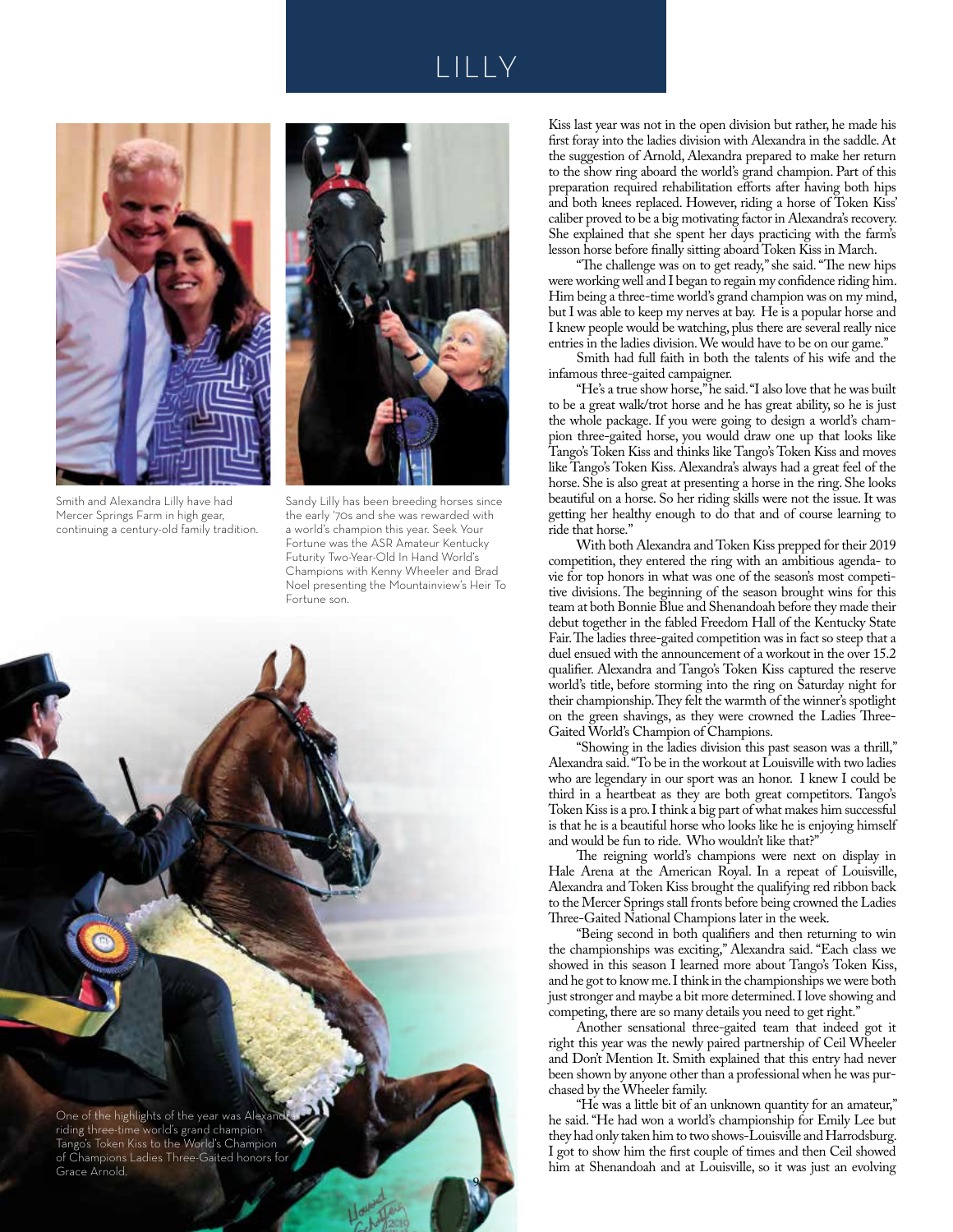## LILLY



A big kid at heart, Smith relates well to his younger riders. In this shot he and Sallie-Mason Wheeler perform their post ride handshake ritual, following one of Sallie-Mason's six winning rides at Louisville.



Saturday night at Louisville was an exceptional experience for the Wheeler (Kenny & Ceil) and Lilly (Alexandra & Smith) families. Ceil rode Don't Mention It to the World's Champion of Champions Amateur Three-Gaited title and Alexandra won the World's Champion of Champions Ladies Three-Gaited honors with Tango's Token Kiss.

process of getting him just where he was comfortable in the ring."

The combination of Don't Mention It and Ceil Wheeler added yet another coveted garland of roses to the Mercer Springs banner with their victory as the Amateur Three-Gaited World's Champion of Champions.

Daughter Sallie-Mason Wheeler was yet another Wheeler equestrian to achieve success with this three-gaited campaigner. She debuted aboard Don't Mention It at the American Royal to sweep the highly competitive junior exhibitor three-gaited 14-17 division. Her remarkable 2019 season also included an extraordinary week in Louisville with her four five-gaited entries. Sallie-Mason teamed up with Man Of Magic and CH Bodidly to top both sections of the Junior Exhibitor Five-Gaited 14-17 class before returning to the ring with Man Of Magic to be named the world's champion of champions in this division. She repeated the same feats in the five-gaited show pleasure ranks with Blackout and CH Callaway's Brioni.

Fellow junior exhibitor rider Kate Smith came together with a new partner this year, as she and Rango Tango left Freedom Hall as the Junior Exhibitor Three-Gaited Show Pleasure 14-17 Section One World's Champions.

"Our two junior exhibitors worked so hard," Sandy said.

From young riders, the attention at Mercer Springs also turned to young horses, as their homebred Seek Your Fortune-a Mountainview's Heir To Fortune son-won his first world's title as the ASR Futurity Of Kentucky Futurity Amateur Two-Year-Old In-Hand World's Champion with Kenny Wheeler and Brad Noel presenting. Sandy explained that her family has been able to resume their breeding program in the last several years after a long hiatus. Her longtime friend Fred Sarver helps to manage the program with his Cornerstone Farm by taking care of their mares and colts.

"Seek Your Fortune was the second foal we raised from Off The Charts, who showed great promise as a show horse, but I liked her pedigree so

much I decided to breed her," Sandy said. "And I'm so happy I did. It felt great for Seek Your Fortune to win at Louisville. He is just beautiful and is a great training horse as well. We are so grateful to Fred and his wife Karen, and their wonderful staff for all they do."

Sandy herself also made a return to the show ring on the lines of Grace Arnold's fine harness entry I'm A Looker in Kansas City.

"I had never driven him and I hadn't shown for a number of years, so I was almost reluctant but it was so much fun," she said.

That fun and excitement felt when showing horses seems to be a common sentiment sensed by those associated with Mercer Springs Farm as well as the Saddlebred industry as a whole. Smith explained that he appreciates the support of his peers in the equine world-something that he said you don't often see in other businesses.

"Most of the trainers and most of the owners are very happy to see somebody else succeed with a great horse," he said. "We have had so much



Ponies have become a part of the Mercer Springs string of champions, especially for Grace Arnold. She is pictured winning with Heartland Jamin' at Bonnie Blue. They went on to be reserve world's champions this year and Alexandra drove Jamin' in the season finale to be the Hackney Pony National Champion.



George Anne Nash was called on to show several ponies for Grace Arnold this year. Pictured with Mercer Spring's Kayla Rose Vogel, Nash drove Mastercraft's Forecaster LF to the Amateur Road Pony National Championship.